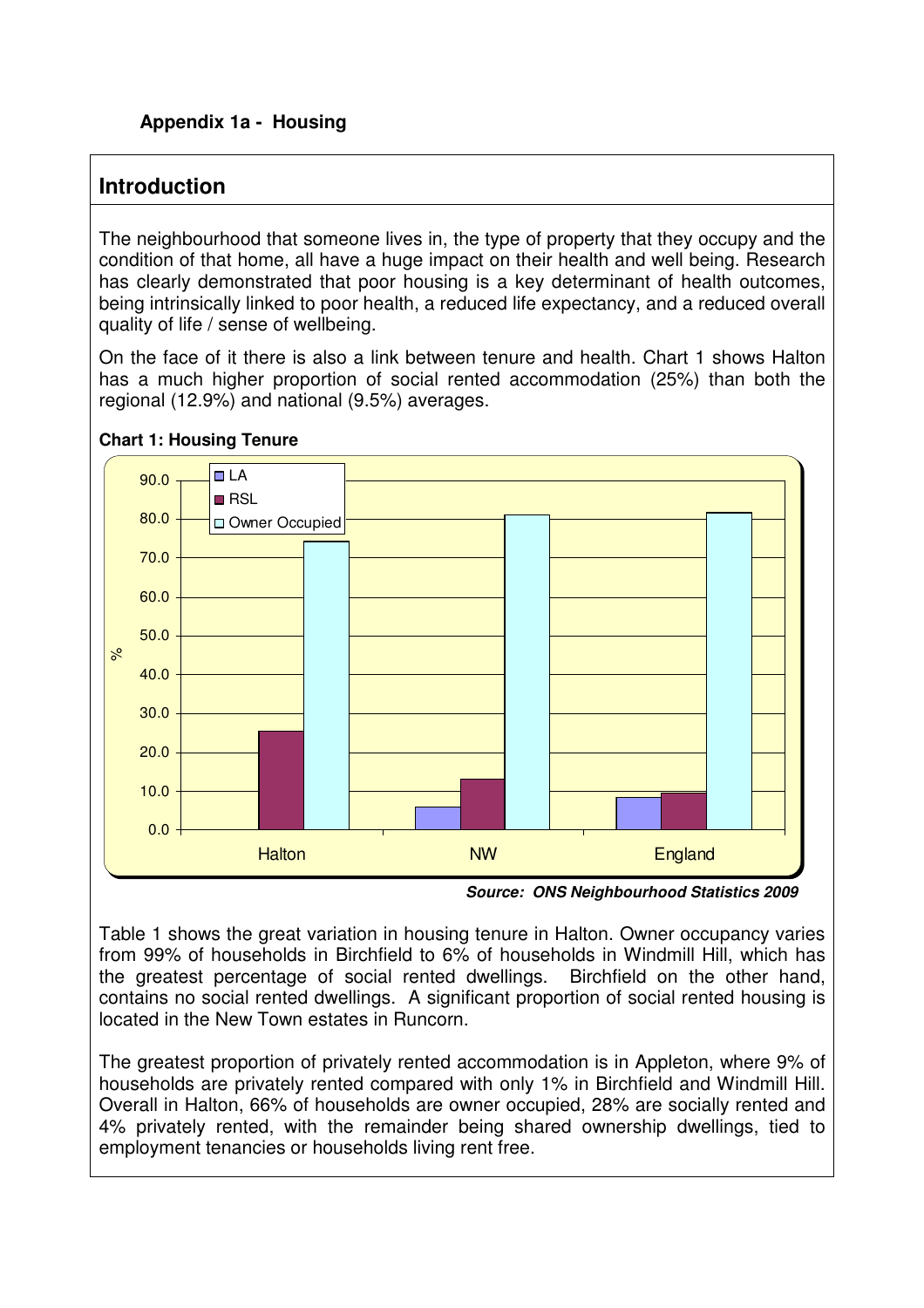When housing tenure is compared to health deprivation, it becomes clear that there is a strong correlation. The eight most deprived wards in terms of health have the lowest proportion of owner occupation in Halton, whereas the eight wards with the lowest health deprivation have the highest levels of owner occupancy.

However, this is not because social rented housing is in the worst condition, but because it, along with the private rented sector, houses many of the least prosperous members of the community who consequently suffer most deprivation. So the real link is between poverty and health.

| Ward                  | Owner<br>occupancy<br>$\%$ | <b>Social</b><br><b>Rented %</b> | <b>Private</b><br>rented % | Other % | <b>Health</b><br><b>Deprivation</b><br>Ranking |
|-----------------------|----------------------------|----------------------------------|----------------------------|---------|------------------------------------------------|
| <b>Windmill Hill</b>  | 6%                         | 92%                              | $1\%$                      | $1\%$   |                                                |
| <b>Castlefields</b>   | 34%                        | 61%                              | 2%                         | 3%      | $\overline{2}$                                 |
| <b>Halton Lea</b>     | 40%                        | 53%                              | 3%                         | 4%      | $\overline{3}$                                 |
| <b>Norton South</b>   | 49%                        | 47%                              | 3%                         | 2%      | $\overline{5}$                                 |
| <b>Riverside</b>      | 51%                        | 37%                              | 7%                         | 5%      | $\overline{4}$                                 |
| Grange                | 55%                        | 40%                              | 2%                         | 3%      | 8                                              |
| Kingsway              | 60%                        | 33%                              | 3%                         | 4%      | $\overline{7}$                                 |
| <b>Halton Brook</b>   | 62%                        | 32%                              | 5%                         | 1%      | 6                                              |
| <b>Broadheath</b>     | 65%                        | 28%                              | 4%                         | 4%      | 13                                             |
| <b>Mersey</b>         | 65%                        | 24%                              | 8%                         | 3%      | 11                                             |
| <b>Hough Green</b>    | 65%                        | 27%                              | 4%                         | 4%      | 12                                             |
| <b>Appleton</b>       | 68%                        | 18%                              | 9%                         | 4%      | 9                                              |
| <b>Ditton</b>         | 70%                        | 24%                              | 2%                         | 3%      | 10                                             |
| <b>Norton North</b>   | 70%                        | 22%                              | 3%                         | 5%      | 15                                             |
| <b>Halton View</b>    | 77%                        | 16%                              | 4%                         | 2%      | 14                                             |
| <b>Heath</b>          | 86%                        | 6%                               | 6%                         | 2%      | 16                                             |
| <b>Farnworth</b>      | 89%                        | 7%                               | 5%                         | 0%      | 17                                             |
| Hale                  | 92%                        | 2%                               | 6%                         | $0\%$   | 18                                             |
| <b>Daresbury</b>      | 94%                        | 2%                               | 3%                         | 2%      | 20                                             |
| <b>Beechwood</b>      | 95%                        | 2%                               | 3%                         | 0%      | 19                                             |
| <b>Birchfield</b>     | 99%                        | $0\%$                            | $1\%$                      | 1%      | 21                                             |
| <b>Halton overall</b> | 66%                        | 28%                              | 4%                         | 3%      |                                                |

#### **Table 1: Housing tenure**

 **Source: Halton Housing Needs Survey 2006** 

The Housing Act 2004 gave councils revised powers to tackle the health impact of poor housing under the Housing Health & Safety Rating System (HHSRS), which assesses the risks to health and / or safety posed by housing conditions. There are 29 hazards in the HHSRS, including excess cold, damp, fire, entry by intruder and fall hazards. These hazards are scored and a result of >1,000 equals a Category 1 hazard, where the Council has a duty to act, and a score <1,000 is Category 2 where the Council has the power to take action.

Addressing the health hazards posed by poor physical housing conditions can have a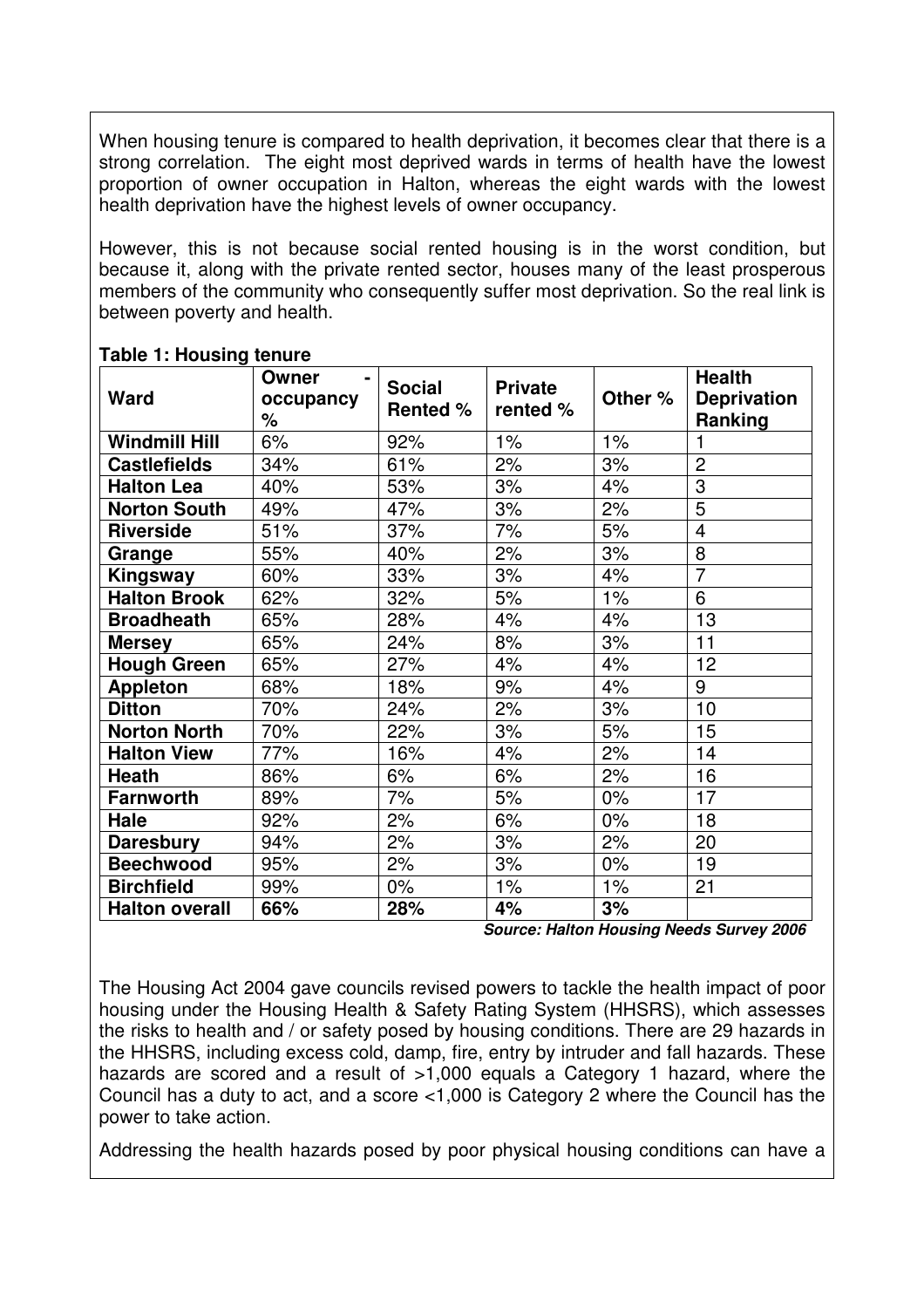number of benefits; for example, rectifying an excess cold hazard can reduce the risk of respiratory and cardiovascular disease, lessen the impact on conditions such as arthritis and ease the financial burden and associated stress of trying to heat a home that may be poorly insulated / energy inefficient.

As well as the effect of physical housing conditions on health, there are wider issues to consider in the links between housing and health. Homelessness, or the threat of it, can lead to feelings of stress and depression and other associated health problems. The same can be said of financial worries, which given the current economic climate are a particular issue especially in relation to mortgage repossessions.

Failure to adequately address the investment needs of poor housing conditions also has the potential to lead to  $-$ 

- Neighbourhoods experiencing low demand as property values reduce.
- The sustainability of social housing estates being jeopardised as tenants seek alternative landlords with better housing in more popular areas.
- Neighbourhood transformation programmes becoming more complex as poor housing conditions impact on a number of baseline indicators such as crime, health and the environment.
- The economic, health and educational well being of residents being adversely affected, resulting in deepening social exclusion.
- Health inequalities being exacerbated.
- Social-inclusion becoming more difficult as poorer families become trapped in low quality housing, limiting their options to move.

Other relevant chapters –

- Economic
- Older People
- Social care
- Child Poverty
- Community Safety
- Coronary Obstructive Pulmonary Disease (COPD)
- Child Accidents

### **Key issues and gaps**

A proportion of the information presented in this chapter is based on historical data as the Housing Needs Assessment was carried out in 2006. At the time of writing this chapter the Council had commissioned a Strategic Housing Market Assessment to update and refresh this data along with its Mid-Mersey Growth Point partners, St. Helen's and Warrington. A first draft of the report on the findings relating to Halton reveals the following headline results –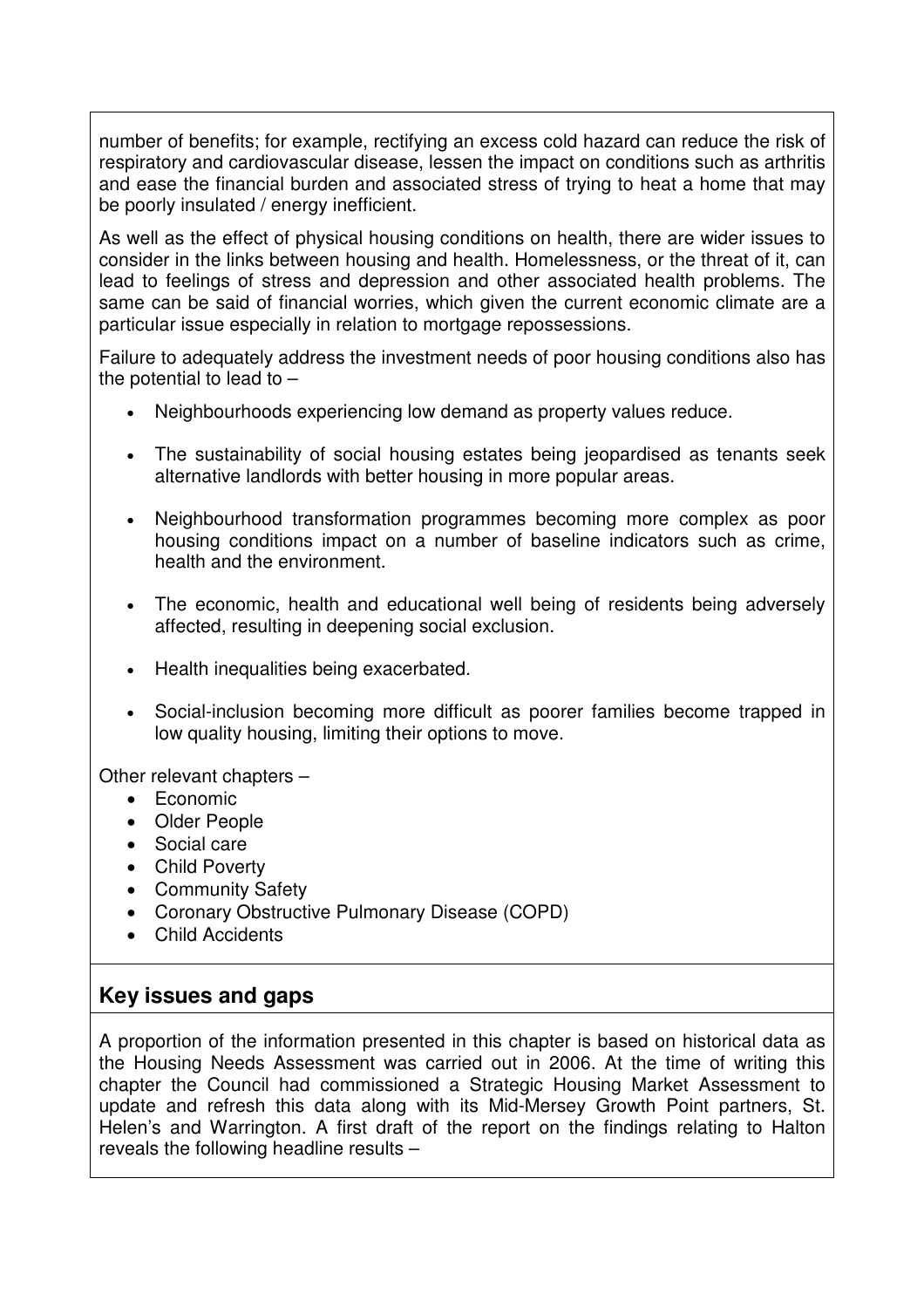- Halton's ageing population will lead to increased demand for specialist housing and falling household sizes will mean smaller dwellings are more suitable for some households.
- Unemployment is high and incomes are low with those commuting into the borough for work being higher paid than those residing in the borough.
- There has been an increase in the housing stock over the last decade and increases are likely to be required in the future. There is an imbalance in the housing offer with the proportions of terraced housing and social rented stock being particularly high.
- House prices in Halton are significantly lower than the national average and have been largely unaffected by the economic downturn, however, low incomes and savings mean that many households are unable to access market housing.
- The private rented sector is characterised by a high proportion of benefit claimants, which suggest it is being used as an alternative to social rented housing and has therefore compensated for the reduction in social stock.
- Affordability is a key issue for Halton with the average property price being five times the average income. This, coupled with increased demand for social housing along with falling stock levels, leads to a total net annual need for 891 affordable dwellings per annum (this figure is significantly higher than the 176 found by the Housing Needs Assessment of 2006).
- The greatest demand with regards to market and intermediate (e.g. shared ownership) housing is for three bedroom homes. In the affordable sector, there is a need for smaller and larger units but the groups with greatest priority (i.e. those with children) are more likely to need larger homes.
- There are high levels of housing unsuitability for those with some form of disability or support need and a range of adaptations and support are required to resolve these issues.
- There are a high proportion of households containing pensioners in the borough and this is likely to increase further in the future, leading to an increased need for specialist accommodation and the expansion of support services that are already in place. Older person households are also often under-occupied.
- A significant proportion of housing need / demand in Halton arises from families with dependent children and lone parent groups are particularly disadvantaged and concentrated in social and private rented housing.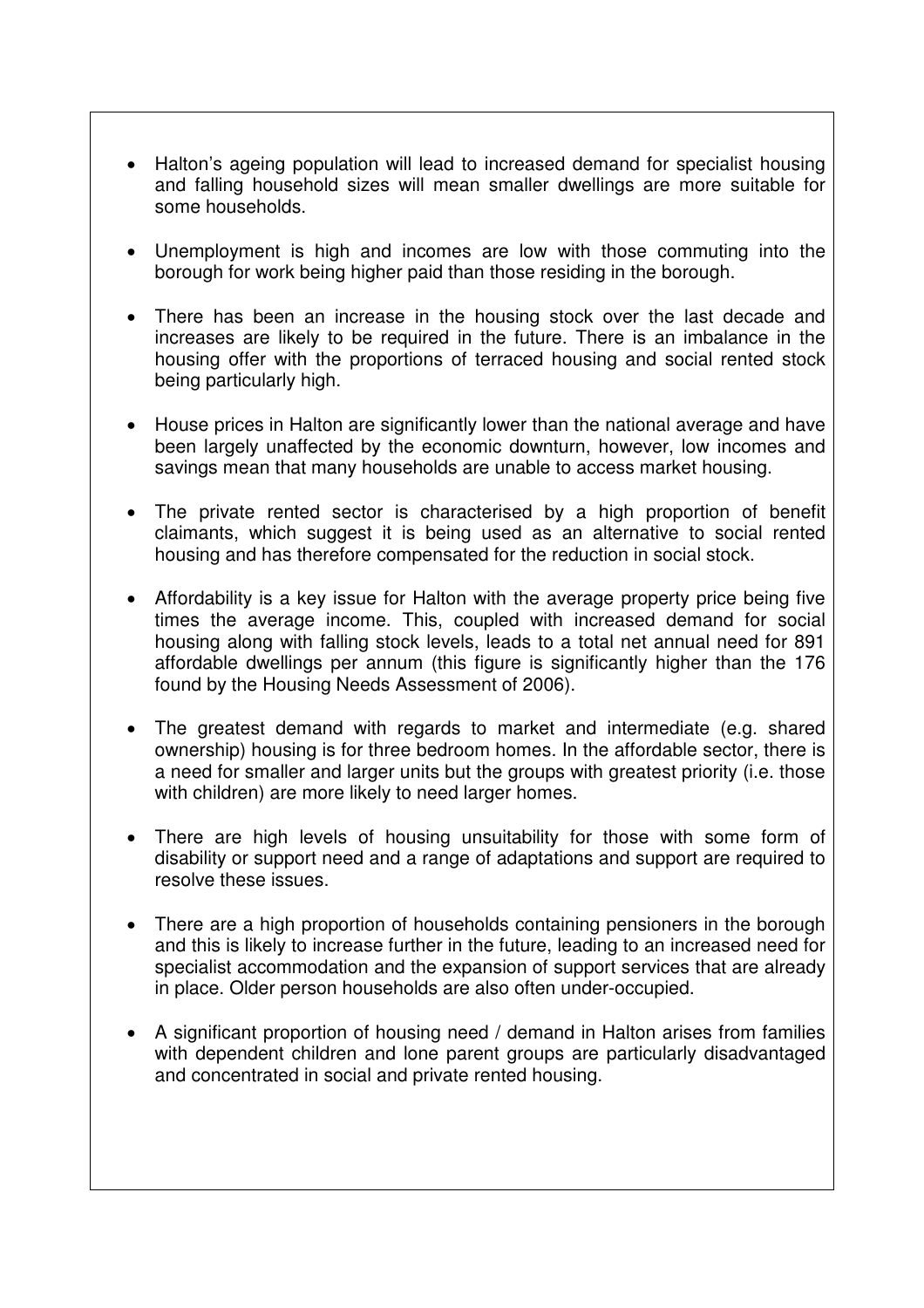**Other issues identified have been affected by the current finical climate, and include:** 

- **Investment** Previous years have seen a significant increase in investment in housing, to meet the national housing shortage identified by the Barker review of housing supply in 2004, and in latter years to provide a stimulus to the construction trade as the economic recession developed. The current financial climate is such that the public sector is experiencing cuts in spending and housing may be one of those areas affected. This will impact on what can be done to meet the needs identified in Halton. Scaling back of the Supporting People programme, which is a Government funding stream that funds housing related support to vulnerable groups living in the community, is also likely to constrain the Council's ability to both maintain existing service levels and support new services.
- **Private Sector building** Private sector house building to meet the needs of the general population has slumped, and mortgage finance is less freely available. This, coupled with the increasing unaffordability of housing for sale, is leading to increased demand for social rented and private sector rented tenancies at a time when potential changes to housing benefit and the wider welfare support system could make private renting more unaffordable, and funding through the Homes and Communities Agency for new social housing could be reduced.
- **Repossessions** In September 2009 Halton was identified as one of 22 repossession hotspots within the UK. Funding was secured from the Working Neighbourhood Fund to provide additional capacity within the team to deal with homeowners at risk of repossession. The Mortgage Rescue Adviser has been in post since February 2010, however the funding was for a fixed period of 12 months. In June 2010 further changes were made to the Support for Mortgage Interest Scheme which saw the interest rate used by the Department of Work and Pensions reduced from 6.08% to 3.63%. This reduction has already had an impact on the workload of the Mortgage Rescue Adviser having seen the number of referrals from September to October increase by 225%.
- **Bank of England Base Rate** The Bank of England base rate has been set at 0.5% since March 2009, any rise would have a significant impact on the number of households at risk of repossession. A 0.4% increase in interest rates would see repossessions increase by 19%, see http://www.communities.gov.uk/documents/housing/pdf/1643688.pdf.
- **Possession Claims** The Ministry of Justice have published figures on possession claims and orders for quarter 2 of 2010/2011. In Halton 55 mortgage possession claims were issued and 45 led to orders being made, these figures are lower then in the same quarter for the previous year, however claims per 1000 households in Halton are amongst the highest in the North West.

This scenario presents a challenging environment in which to just maintain current services, let alone address additional unmet needs and service gaps. It will therefore be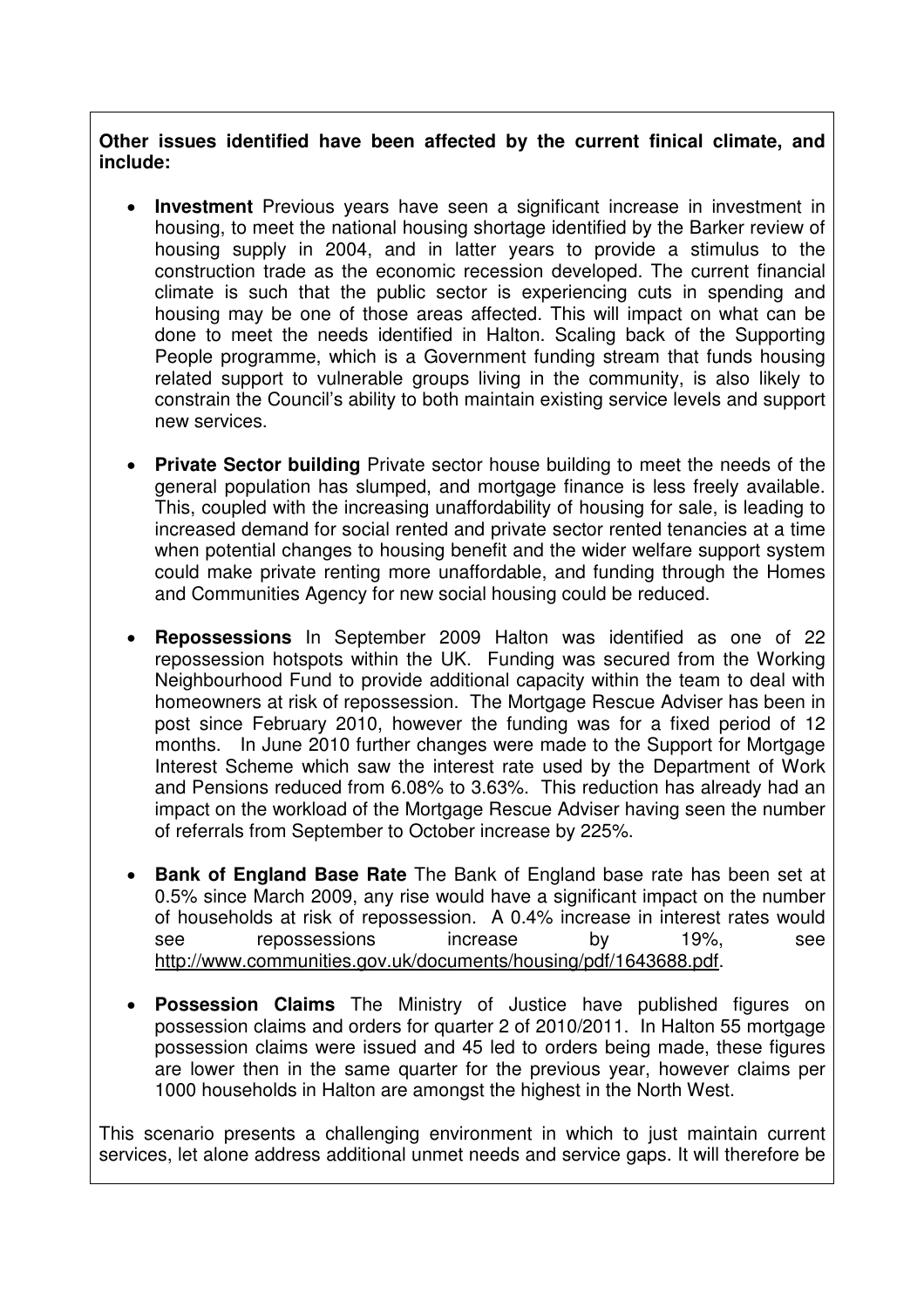essential to prioritise areas for future development and investment based on whatever reduced level of resources is available.

### **Recommendations for consideration by commissioners**

A number of priorities have been identified in Halton's Housing Strategy 2008-2011, which feed into the Sustainable Community Strategy for Halton -

Priority 1 – A Healthy Halton

- Achieve a year on year reduction in the proportion of non decent private sector homes occupied by vulnerable households
- Improve conditions in the private rented sector
- Increase the number of people on income based benefits who live in energy efficient homes
- Improve the provision of supported housing for an ageing population
- Improve equality of access to housing adaptations

Priority 2 – Halton's Urban Renewal

- Monitor progress towards delivery of decent homes target in the social rented sector.
- Ensure plans are in place to meet Decent Homes Plus (subject to agreed standard being introduced by Government)
- Increase the supply of affordable housing in the Borough in line with the recommendations of the Housing Needs Survey
- Introduce Choice Based lettings by 2010
- Update data on condition of the private sector stock
- Complete the regeneration of the Castlefields estate
- Commission consultants to undertake research to prioritise regeneration of New Town estates
- Work in partnership with local authority partners to improve the housing offer in the Liverpool City Region

Priority 3 – Children and Young People

- Complete Homelessness review and new Strategy
- Reduce the level of overcrowding within social rented housing

Priority 4 – Employment, Learning and Skills in Halton

- Maximise the employment related benefits of physical improvements / refurbishment works
- Expand programme of housing construction/improvement training activity
- Deliver increased employment outreach activity with Registered Social Landlords through Job Centre Plus and Halton People into Jobs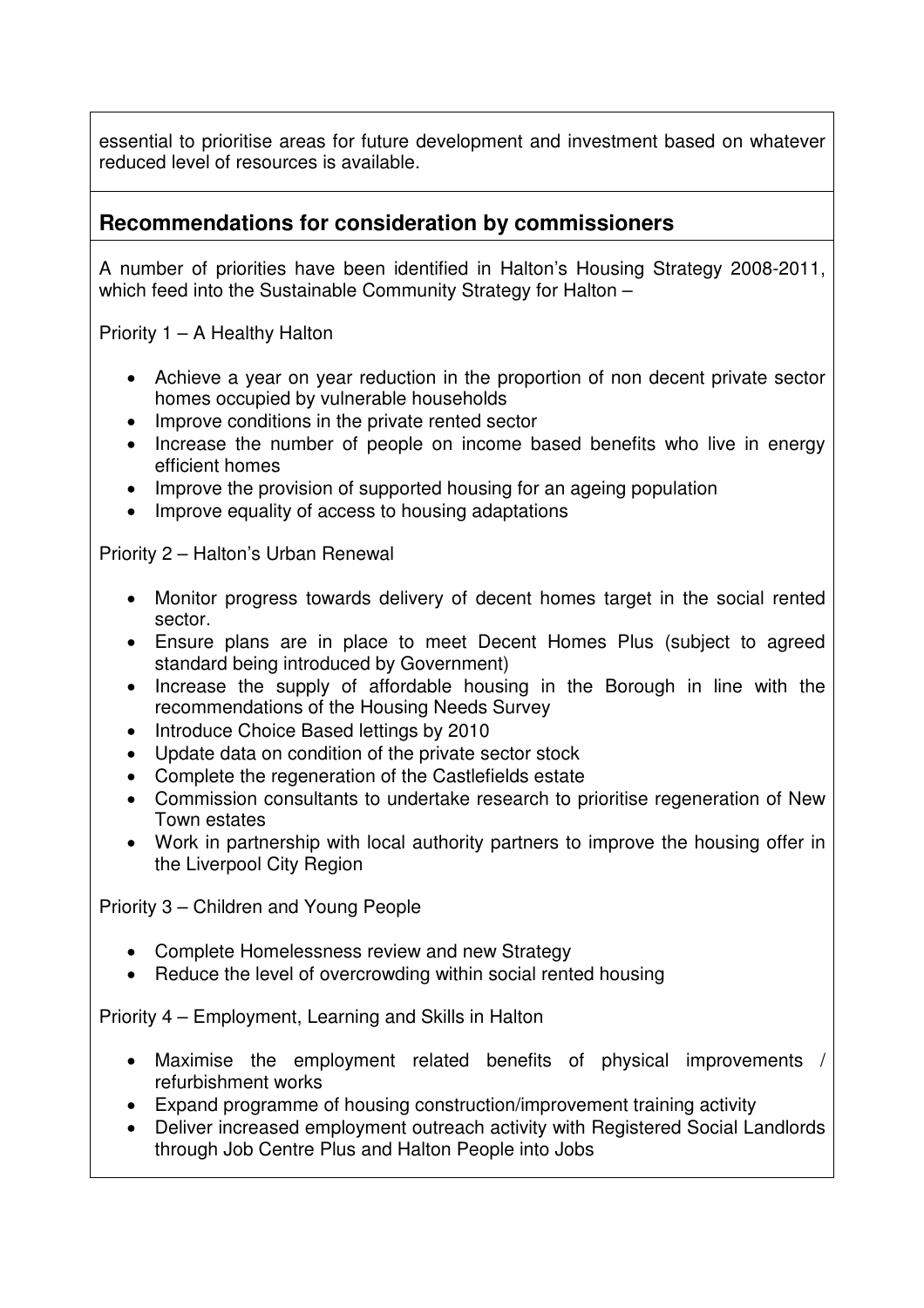#### Priority 5 – A Safer Halton

- Work with housing providers to reduce the incidence and perceptions of Anti Social Behaviour
- Conduct research into long term vacant dwellings in Halton with a view to participating in the development of a sub regional Empty Homes Strategy

Many of these actions are ongoing, with the Council's commissioning role limited to 'enabling' through partnership working and direction. Future efforts therefore need to be focussed on –

- A review of the housing strategy following production of the Strategic Housing Market Assessment in 2011.
- The development of an affordable housing policy to secure increased affordable housing provision when market conditions improve.
- The prioritisation of the development of housing to meet the needs of those with disabilities.
- The development and introduction of a new Choice Based Lettings scheme in partnership with local and sub regional partners.
- Securing resources to fund the emerging Affordable Warmth Strategy.
- Managing the anticipated reduction in resources to minimise the impact on front line services.
- Ensure funds are available to assist in the prevention of repossessions. Spend to date from the Communities and Local Government Grant (CLG) grant issued in 2010 is over £40k. This grant is unlikely to be re-issued by CLG given the 20% departmental cuts.
- Continue to provide specialist advice and support to Homeowners by retaining Mortgage Rescue Adviser post. If the post is removed then Halton will be unable to administer the Mortgage Rescue Scheme which has recently received financial backing for a period of 4 years.
- Evaluate effectiveness of publicity campaign for mortgage repossession and determine the best medium to use for a new campaign in 2011.

### **Level of need in the population**

The extent of unmet housing need and poor housing conditions have been established and described in detail through a number of extensive pieces of work, including –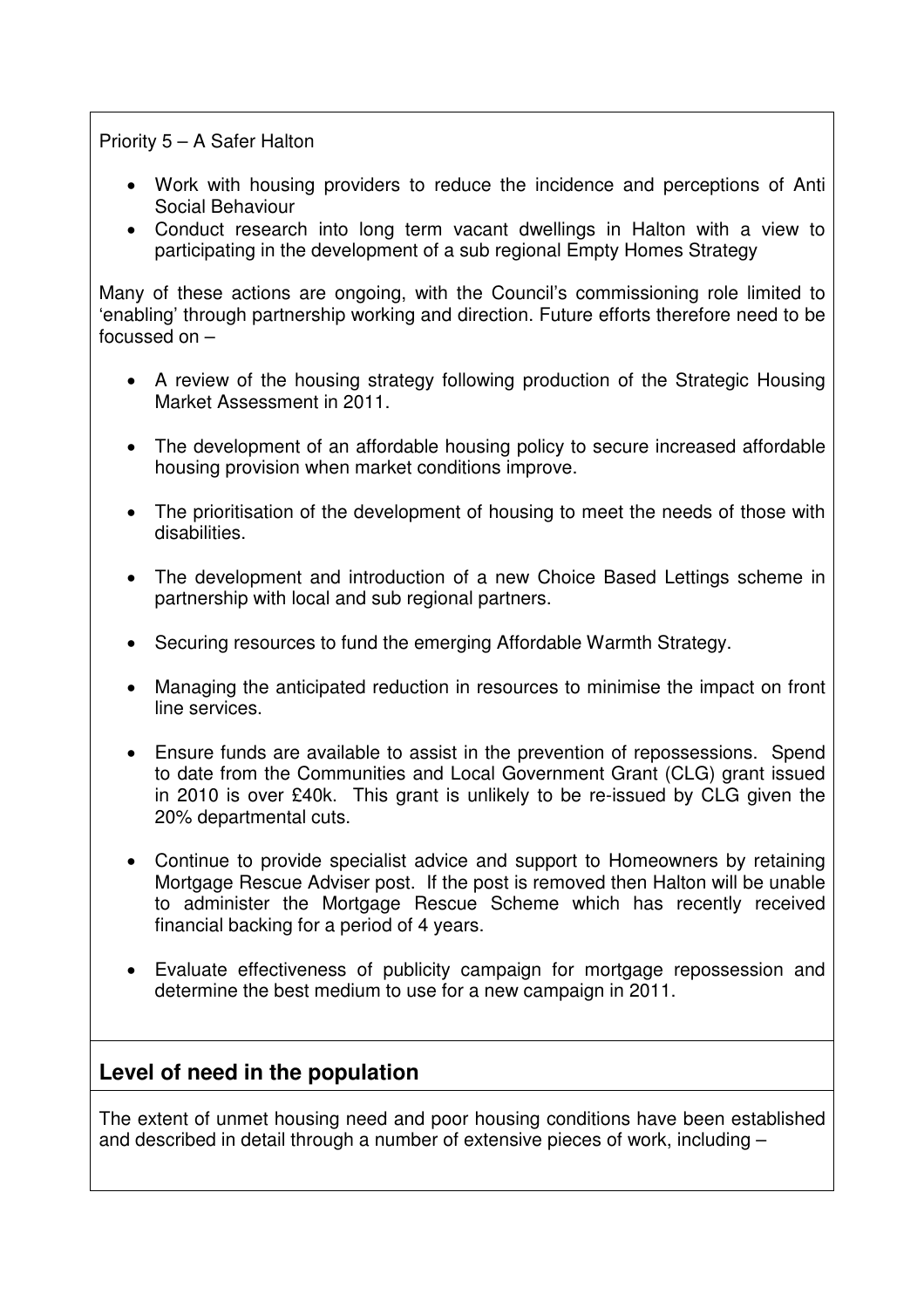- Housing Needs Assessment 2006
- Gypsy/Traveller Needs Assessment 2007
- Extra Care Housing Commissioning Strategy 2008
- Private Sector Housing Condition Survey 2009
- Annual returns from Housing Associations

This data is refreshed typically every 3 to 5 years and paints the following picture of Halton.

Although Halton enjoys low property prices compared to regional and national averages, housing is becoming unaffordable for an increasing number of people due to house price inflation and the Borough's low wage economy.

Although the population has been stable in recent years, the trend toward smaller households has led to increased housing demand.

Overall need for new dwellings is estimated at 600 per annum.

Demand for social rented housing has increased in recent years but the number of social rented dwellings becoming available for letting has declined, resulting in an estimated need for 176 new 'affordable' dwellings per annum.

The private rented sector has expanded in recent years but cannot fully meet the needs of households who are unable to either buy or access social rented housing.

Halton's status as a Housing Growth Point with St Helens and Warrington offers the opportunity to tackle issues of affordability and access to the housing market, but this has been frustrated in the short term by the economic downturn.

The private sector housing stock is in generally good condition although there are concentrations of older terraced housing with the potential to fall into decline without investment by the owners, and conditions in privately rented property are generally poorer.

Registered Social Landlords are on target to meet the 2010 target of making all homes comply with the decent homes standard.

There is a high demand for aids and adaptations as a consequence of the ageing population profile and poor health in the Borough, and a lack of housing complying with the Lifetime Homes Standard and that are wheelchair accessible.

Provision for Gypsies and Travellers has been improved with the development of a 14 pitch transit site.

There is a need for increased specialist housing provision for a range of vulnerable groups including the elderly, those with physical or learning disabilities, and people with mental health problems.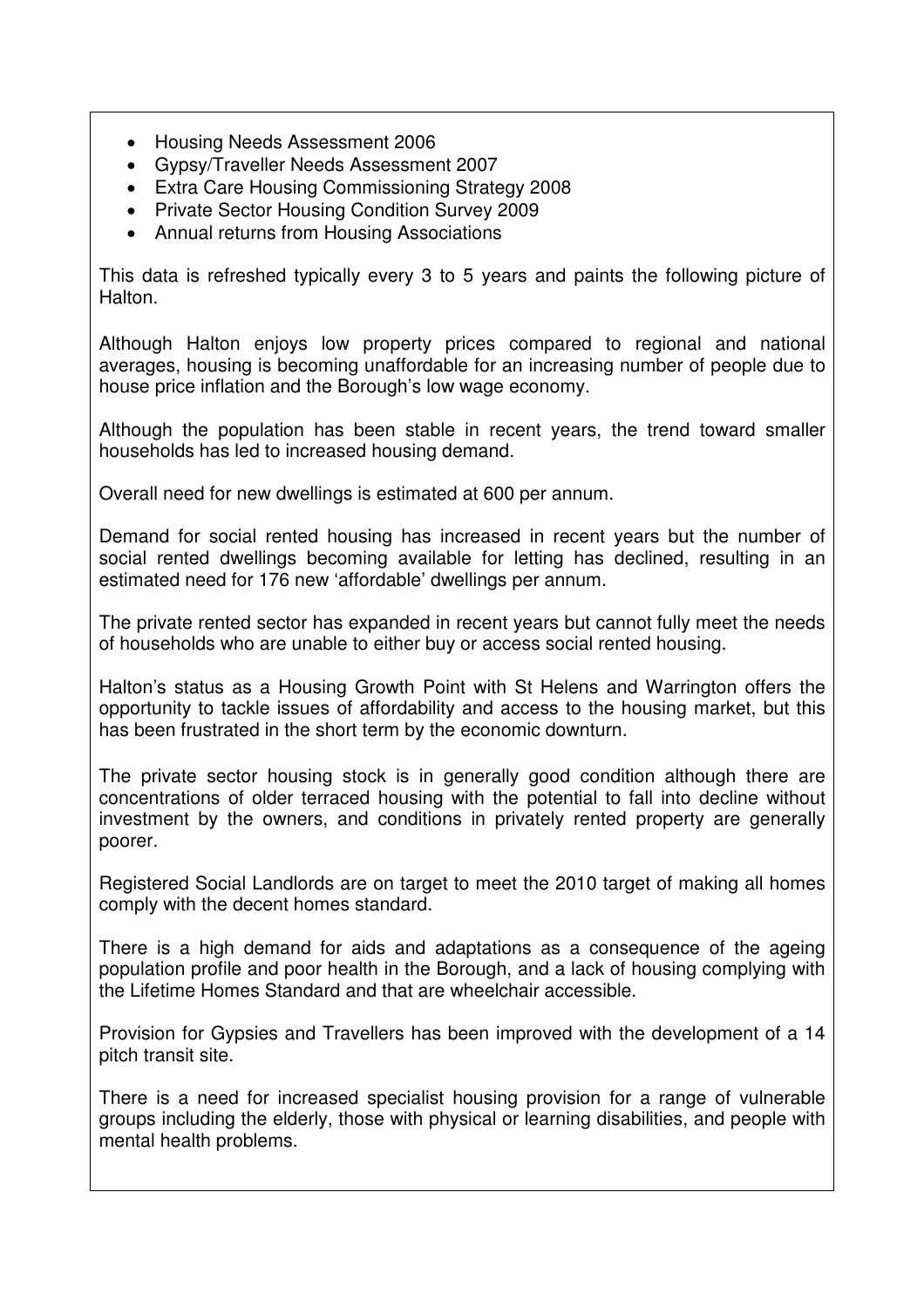Homelessness remains an intransigent problem, but the refocusing of services on prevention and the use of new tools has contributed to reducing the number of acceptances and those having to be placed in temporary accommodation.

12.2% of households in Halton are in fuel poverty (spending more than 10% of their net income to maintain satisfactory heating and meet all other fuel needs).

For quarter 2 of 2010/2011 27 owner occupied households received advice with regards to difficulties they were having on maintaining mortgage payments.

Within the same period 17 households were prevented from being repossessed as a result of work carried out by the Mortgage Rescue Adviser.

1 household has been rescued under the Mortgage Rescue Scheme.

67 households received notification of court proceedings in Quarter 2 of 2010/2011, all households received correspondence from the Mortgage Rescue Adviser offering free, impartial and confidential advice.

#### **Current services in relation to need**

- **Extra Care Housing** There is currently just one Extra Care housing scheme in Runcorn comprising 40 units.
- **Gypsies & Travellers** Halton has two Council managed caravan sites for Gypsies & Travellers, one a permanent site with 22 pitches and the other a transit site with 14 pitches. There are also two small privately run sites.
- **Affordable Warmth** An Affordable Warmth Strategy is currently being developed and an action plan produced. The Affordable Warmth Steering Group will oversee implementation of the action plan. This will help to address issues surrounding fuel poverty and energy efficiency.
- **Grants** The Council offers a number of means tested grants / loans to assist owners with essential property repairs; for the improvement of energy efficiency; and for adaptations required by the disabled.
- **Landlord Accreditation Scheme** The Council operates a Landlord Accreditation Scheme which seeks to promote high standards in the private rented sector.
- **Rent Bond Scheme** A Rent Bond Guarantee Scheme enables those at risk of homelessness to access accommodation in the private rented sector. This scheme provides the rent deposit, which is unaffordable for many vulnerable households.
- **Housing Solutions** The Council has a dedicated Housing Solutions team who provide advice and assistance to the public on homelessness and housing related issues. The team work to prevent homelessness wherever possible and to assist in finding emergency / temporary accommodation where homelessness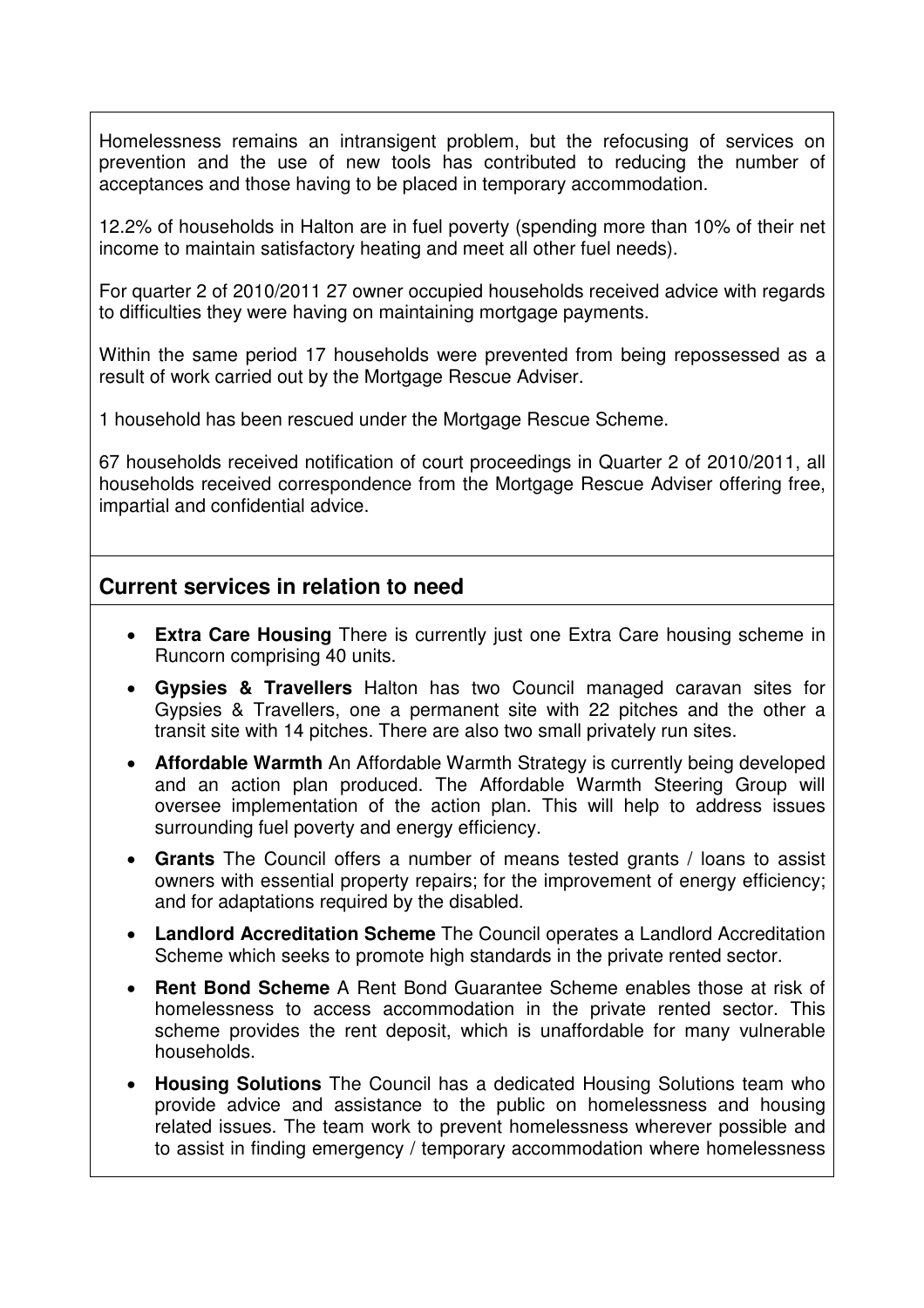cannot be avoided.

- **Mortgage Rescue Adviser** There is a dedicated Mortgage Rescue (MR) Adviser in the Council's Housing Solutions team who provides advice and assistance to help people to keep their home, including Court representation. The MR Adviser also facilitates the Mortgage Rescue Scheme and repossession fund for Halton Borough Council.
- **Money Advice** Housing Solutions team have provided funding to Halton & District CAB for a fast track money advice service which can be accessed for Mortgage Rescue cases or tenants at risk of repossession.

### **Evidence of what works**

**Adaptations** – Halton has found that working in partnership with Housing Associations to jointly fund adaptations to the homes of their disabled tenants works successfully, and has significantly reduced backlogs and waiting times for essential works.

**Early Intervention** – a realignment of the Housing Solutions Service to prioritise prevention work has helped to significantly reduce the number of households becoming homeless. The use of things like rent bond guarantees to help secure private sector tenancies, mediation services, Court representation and supported lodgings schemes for young people, have all proved their worth.

**Transit Site** – the introduction of a Travellers' transit site in 2009 has greatly reduced the number of unauthorised roadside Traveller encampments, and in the process saved the Council something in the order of £130,000 per year, as well as providing much improved services for this marginalised section of the community.

**Extra Care Housing** – although there is currently only one extra care housing scheme in the Borough, it has been a great success. The model of providing independent accommodation with on site support for personal care and health needs has been demonstrated both with this scheme and in countless others nationwide to be very popular.

**Regeneration** – significant investment has been made in transforming the Castlefields estate in Runcorn, one of the most deprived areas of the Borough, demolishing unpopular and obsolete system built deck access housing and replacing it with high quality traditionally constructed housing. This has been accompanied by investment in the local infrastructure. The impact on improved health and sense of well being may become clearer in future years. However the cost of this approach is significant and replication in other parts of the Borough will be a challenge given the economic climate.

**Mortgage Rescue** – In January 2009 the Government launched a package of measures designed to assist homeowners at risk of repossession as a result of the economic downturn. Under these measures two new schemes were launched; Homeowner Mortgage Support Scheme and the Mortgage Rescue Scheme. In addition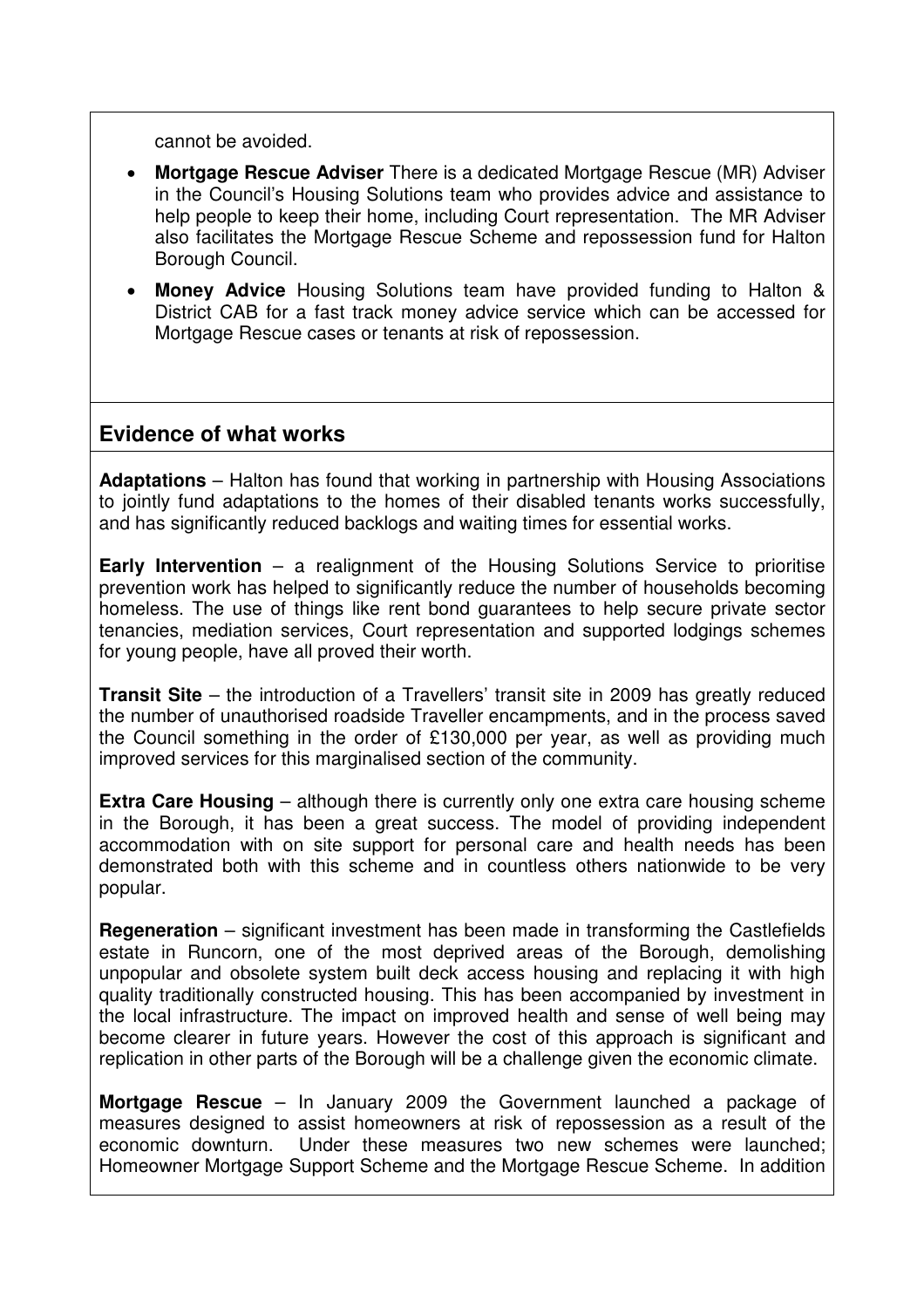to this the Government relaxed the eligibility criteria for existing support for homeowners under the Support for Mortgage Interest scheme. Local Authorities also received grants from Communities and Local Government to use for the prevention of repossessions. The Secretary of State for Communities and Local Government recently announced a further £200m would be provided over the next 4 years for Mortgage Rescue, however Homeowner Mortgage Support will cease in March 2011.

- Since the Mortgage Rescue Adviser has been in post 94 homeowners have approached the Council for assistance. 36 homes have been saved from repossession representing a substantial cost saving to the Council given that in 2007 CLG estimated the cost of a homelessness case to be over £5k.
- 12 households have completed a full Mortgage Rescue application, 1 household has been rescued, 2 failed to complete the progress and 9 are still ongoing. 1 Homeowner is being assisted in converting his shared ownership property back to a full assured tenancy.
- 17% of the 94 approaches made have been as a result of the PR campaign, 50% of these cases have been assisted in preventing the repossession of their home.

### **Unmet needs and service gaps**

**Number of dwellings** There is a need to increase the overall number of dwellings being built in the Borough to at least 600 per annum to keep pace with demand.

**Affordability** The proportion of that housing which is 'affordable' needs to increase, which will require the introduction of an 'affordable housing policy' under the Local Development Framework requiring private developers to contribute.

**Extra Care Housing** There is a current need for an additional 137 units of extra care housing, and increased provision for those with disabilities (physical / sensory / learning.

**Social Rented Housing** The process for applicants to apply for social rented housing is made unnecessarily complex due to each Housing Association operating in the Borough maintaining a separate waiting list, and using a different allocations policy. The policies also tend to be outdated models, offering little choice to the applicant. The introduction of more choice and increased transparency would help to make neighbourhoods more sustainable, and a single allocations policy and waiting list would greatly simplify processes and be more customer friendly.

**Financial Assistance** Take up of financial assistance to repair private sector homes has declined in recent years. Advertising could increase awareness of the help available, which may result in more take-up and an associated improvement in housing conditions. However, resources are constrained and there may be a move to loans in the future, which are not popular with customers.

**Health and Safety** No action is currently taken against Landlords who refuse to carry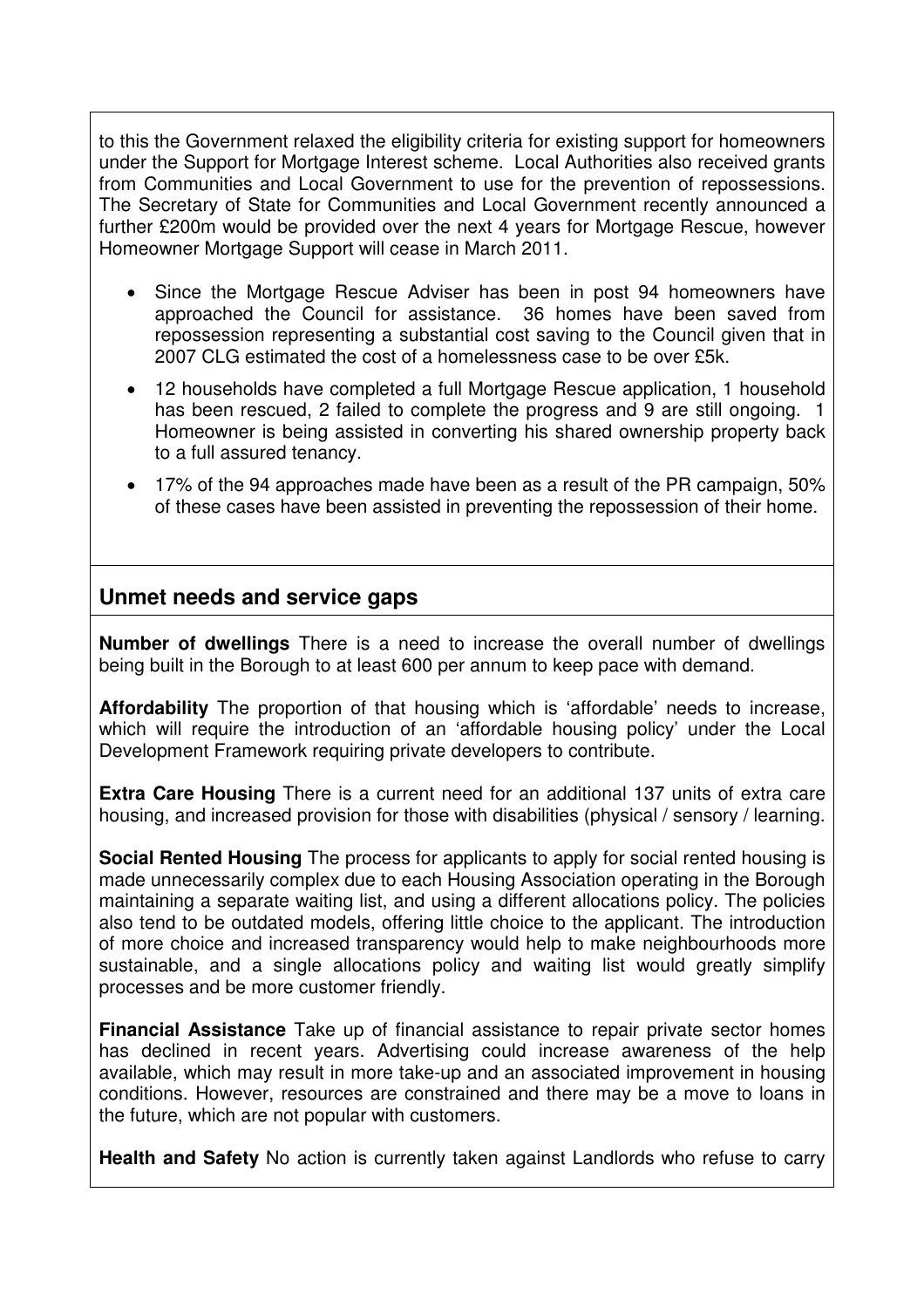out necessary works on their properties following the identification of Category one hazards under the Housing Health and Safety Rating System. Housing Act 2004 places a duty on Local Authorities to take enforcement action when category 1 hazards are identified.

**Eviction** Anecdotal evidence indicates that illegal eviction in the private rented sector is a problem within Halton. Perhaps this is due to the fact the no Landlord has been prosecuted by HBC for this behaviour. Harassment and illegal eviction are both criminal offences under the Protection from Eviction Act 1977 and Local Authorities have the power to start legal proceedings and prosecute when the evidence justifies this.

### **Further needs assessment required**

- The 2006 Housing Needs Survey is a key source of data but is now quite out of date. A Strategic Housing Market Area Assessment, jointly procured by Halton, St Helens and Warrington, will provide updated information early in 2011 to inform a review of the Council's Housing Strategy.
- The 2007 Cheshire Partnership Area Gypsy & Traveller Accommodation and Related Services Assessment will need refreshing by 2012.
- Whilst the Housing Needs Assessment provides some information about the specific needs of people with disabilities (physical / sensory / learning), more work is required to more accurately assess needs.
- The information in this chapter has been prepared at a time when a number of reforms were announced by the Coalition Government. Some brief information is presented below; however, continued analysis is required to fully assess the potential impact of the changing policy landscape on housing needs.

#### **Social Housing Reform**

Through the Localism Bill, the Government propose a series of reforms to social housing which aim to make the system more flexible by giving social landlords increased freedom around who is offered housing and the type of tenancy they are given in order to restrict access to those in the greatest housing need.

Housing Associations will be able to offer 'flexible tenancies' either at current social rents or a new 'affordable rent' of up to 80% of local market rents. In either case, the tenancies will be for a shorter term (fixed for at least two years with no maximum term) – this is what has been termed the 'end to lifetime tenancies' and the idea behind it is that not all families need lifelong subsidy and should be able to move on when their situation improves (e.g. upon finding employment).

The key concern in relation to the impact of these reforms on housing need is that the introduction of fixed term tenancies could lead to an increase in homelessness applications, depending on the inclination of housing associations to apply policies rigidly and seek possession at the end of the fixed term period. In addition, there are affordability issues to consider in relation to raising social rents to 80% of market rents and there has been controversy over asking families to leave their homes once entering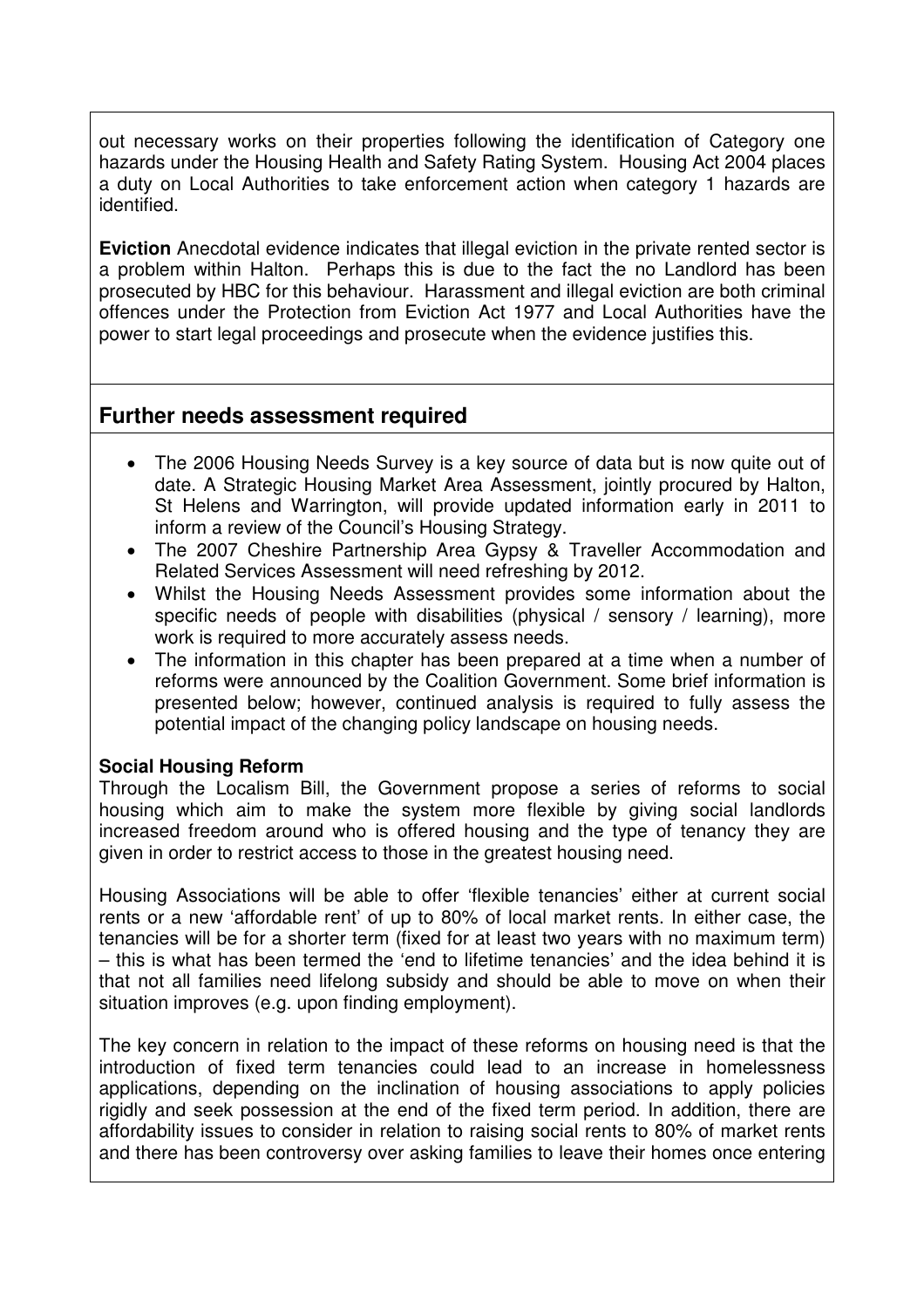employment because of the disincentive to work issue.

It is important to remember that housing associations have a choice as to whether they follow these changes or not and it remains to be seen what position those operating in Halton will take. Although, there is an expectation that the additional income generated from charging 80% rents will be used to support borrowing for new housing developments and it is almost a pre-condition for accessing funding.

#### **Welfare Reform**

Government have outlined a number of reforms to the welfare system including –

- A cap of £26,000 on the amount of benefits a household can receive in a year.
- Households deemed to be under-occupying their property will face cuts to their housing benefit.
- Increases to the level of deductions from housing benefit for households with non-dependant members.
- Changes to Local Housing Allowance, including removal of the five-bedroom rate and caps on the weekly rates.

It is feared that each of these proposals (especially when considered alongside the social housing reforms) will lead to affordability issues for households, potentially resulting in –

- Families being forced to leave their homes or losing them due to rent arrears.
- Families, including children, being driven deeper into poverty.
- Increased overcrowding levels as families have no choice but to move to smaller, cheaper, accommodation.

## **Key contacts and further links**

Housing Strategy Manager – 0151 471 7450

Halton Housing Strategy 2008 to 2011 – http://hbccms.haltonborough.gov.uk/content/housing/housingstrategy/?a=5441

Lifetime Homes, Lifetime Neighbourhoods: A National Strategy for Housing in an Ageing Society (2008) – http://www.communities.gov.uk/publications/housing/lifetimehomesneighbourhoods

Commissioning Strategy for Extra Care, May 2008 – http://www2.halton.gov.uk/pdfs/socialcareandhealth/stratextracare08

Housing Needs & Market Assessment Survey, 2006 – electronic copies available from Adults & Communities

Private Sector House Condition Survey, 2009 – electronic copies available from Adults & Communities